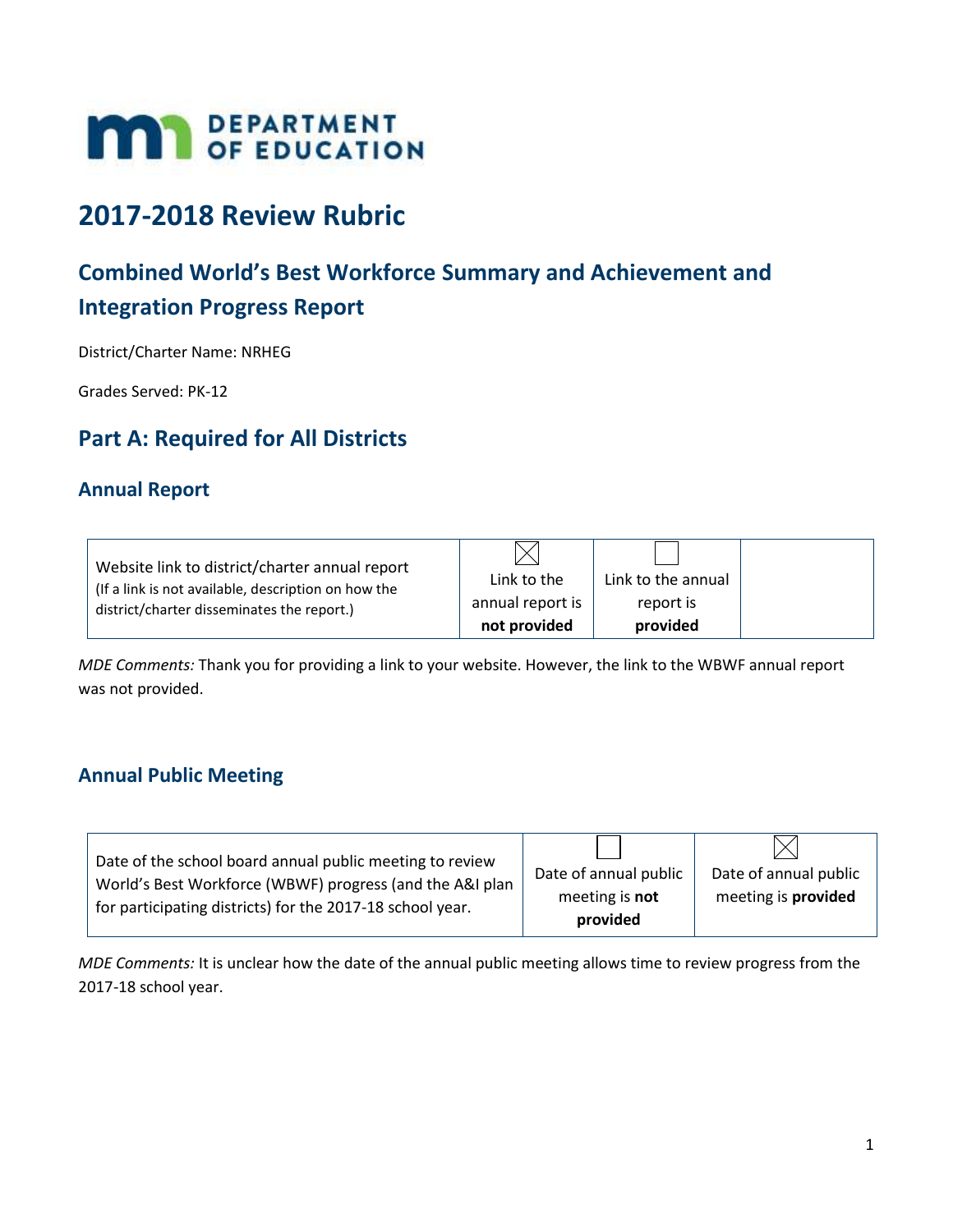# **District Advisory Committee**

| <b>District Advisory</b> | <b>District Advisory</b> | <b>District Advisory</b>   | <b>District Advisory</b> |                  |
|--------------------------|--------------------------|----------------------------|--------------------------|------------------|
| Committee members        | Committee                | Committee                  | Committee                |                  |
| for the 2017-18 school   | members are not          | includes some of           | includes                 |                  |
| year must include        | provided                 | the following              | all of the following     |                  |
| teachers, parents,       |                          | members:                   | members:                 |                  |
| support staff, students, |                          | teachers, parents,         | teachers, parents,       |                  |
| and other community      |                          | support staff,             | support staff,           |                  |
| residents.               |                          | students, and other        | students, and other      |                  |
|                          |                          | community                  | community                |                  |
|                          |                          | residents                  | residents                |                  |
|                          |                          |                            |                          |                  |
| <b>District Advisory</b> | <b>None</b> of the A&I   | <b>Some of the A&amp;I</b> | All of the A&I           | District/charter |
| Committee members        | Leadership Team          | Leadership Team            | Leadership Team          | did not          |
| for the 2017-18 school   | members are listed       | members are listed         | members make up          | participate in   |
| year does include        | as part of the           | as part of the             | the District             | A&I during 17-18 |
| members of the A&I       | <b>District Advisory</b> | <b>District Advisory</b>   | Advisory                 | school year      |
| Leadership Team.         | Committee                | Committee                  | Committee (same          |                  |
|                          |                          |                            | team is working on       |                  |
|                          |                          |                            | WBWF and A&I)            |                  |

*MDE Comments:*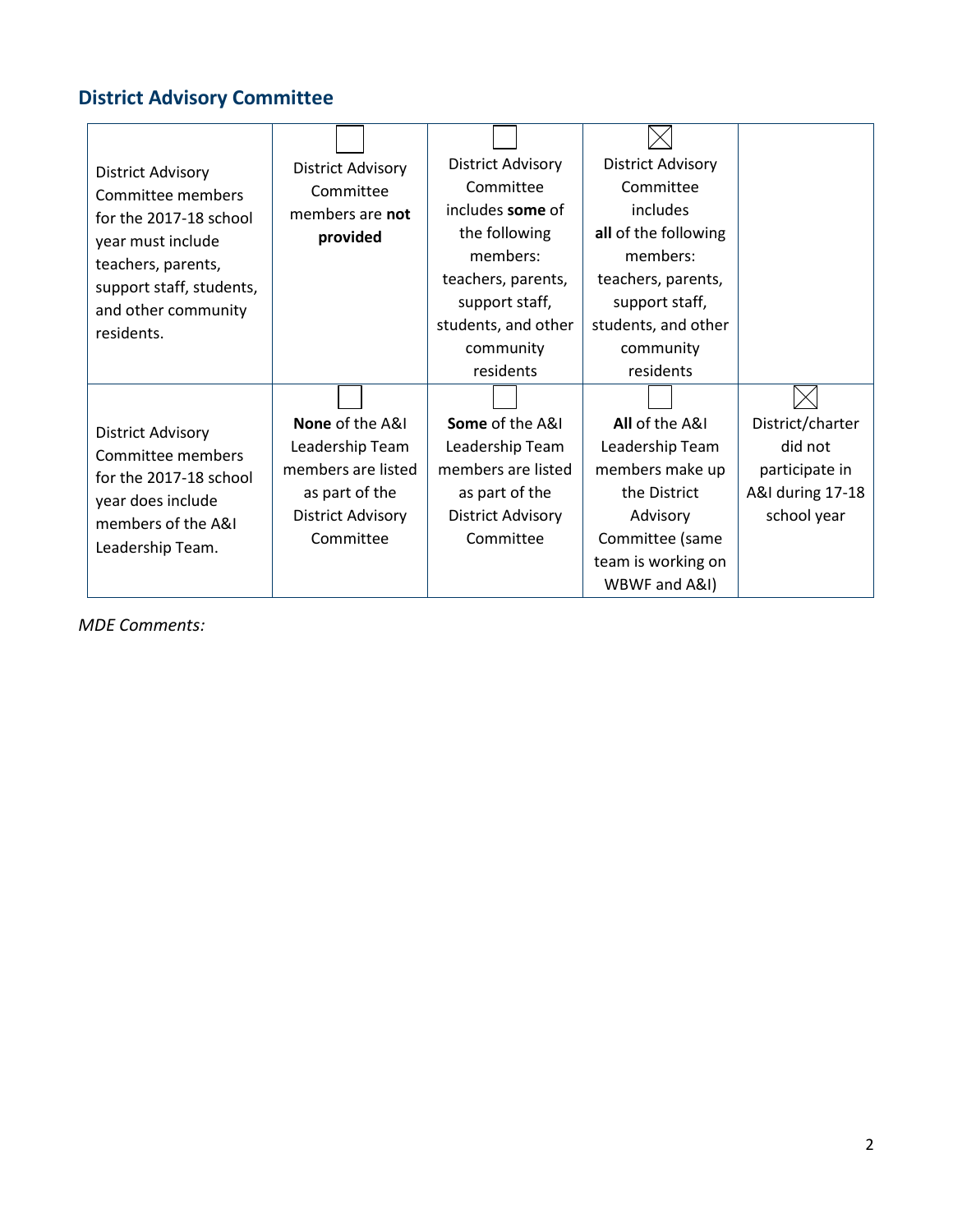## **Equitable Access to Excellent Teachers**

| Process to examine the     | The district/charter      | The district/charter      | The district/charter      |
|----------------------------|---------------------------|---------------------------|---------------------------|
| distribution of            | does not demonstrate a    | demonstrates a            | demonstrates a            |
| experienced, effective     | process to                | general process to review | robust process to         |
| and in-field teachers      | review student access to  | student access to         | review student access to  |
|                            | experienced, effective    | experienced, effective    | experienced, effective    |
|                            | and in-field teachers     | and in-field teachers     | and in-field teachers     |
| Strategies to improve      |                           |                           |                           |
| students' equitable        | Strategies to improve     | Strategies to improve     | Strategies to improve     |
| access                     | equitable access are      | equitable access are      | equitable access are      |
|                            | not included              | somewhat included         | clearly included          |
| <b>Efforts to increase</b> |                           |                           |                           |
| student access to          | Strategies to increase    | Strategies to increase    | Strategies to increase    |
| teachers who reflect the   | student access to diverse | student access to diverse | student access to diverse |
| diversity of enrolled      | teachers are              | teachers are somewhat     | teachers are clearly      |
| students                   | not included              | included                  | included                  |

#### *MDE Comments:*

You may find this [Teacher Equity Overview](https://education.mn.gov/MDE/dse/wbwf/MDE075196) on the MDE website helpful as you discuss this area at the local level.

As of December 15, 2018, the [Minnesota Report Card](http://rc.education.state.mn.us/) includes additional information under the "Who works here? (Staffing Profile)" heading. Districts/charters can compare with other districts/charters or with the state. How might you use this data in future Equitable Access to Excellent Teachers local conversations? For example, you might compare teacher experience (or license or advanced degrees) in your district/charter with the state and with high- or low-poverty districts statewide.

What data did you use to show all your teachers are effective? This can be a challenging area for small school districts, and it appears as if you are acknowledging that. This section is focused on ensuring low-income students, students of color, and American Indian students have access to effective, experienced and in-field teachers across the district.

## **Local Reporting of Teacher Equity Data**

| The District/charter confirms that they have          |                            |                            |
|-------------------------------------------------------|----------------------------|----------------------------|
| publically reported data related to equitable teacher | The district confirms that | The district does not      |
| distribution, including data on access for low-income | this data has been         | confirm that this data has |
| students, students of color, and American Indian      | reported to the public     | been reported to the       |
| students to effective, experienced, and in-field      |                            | public                     |
| teachers.                                             |                            |                            |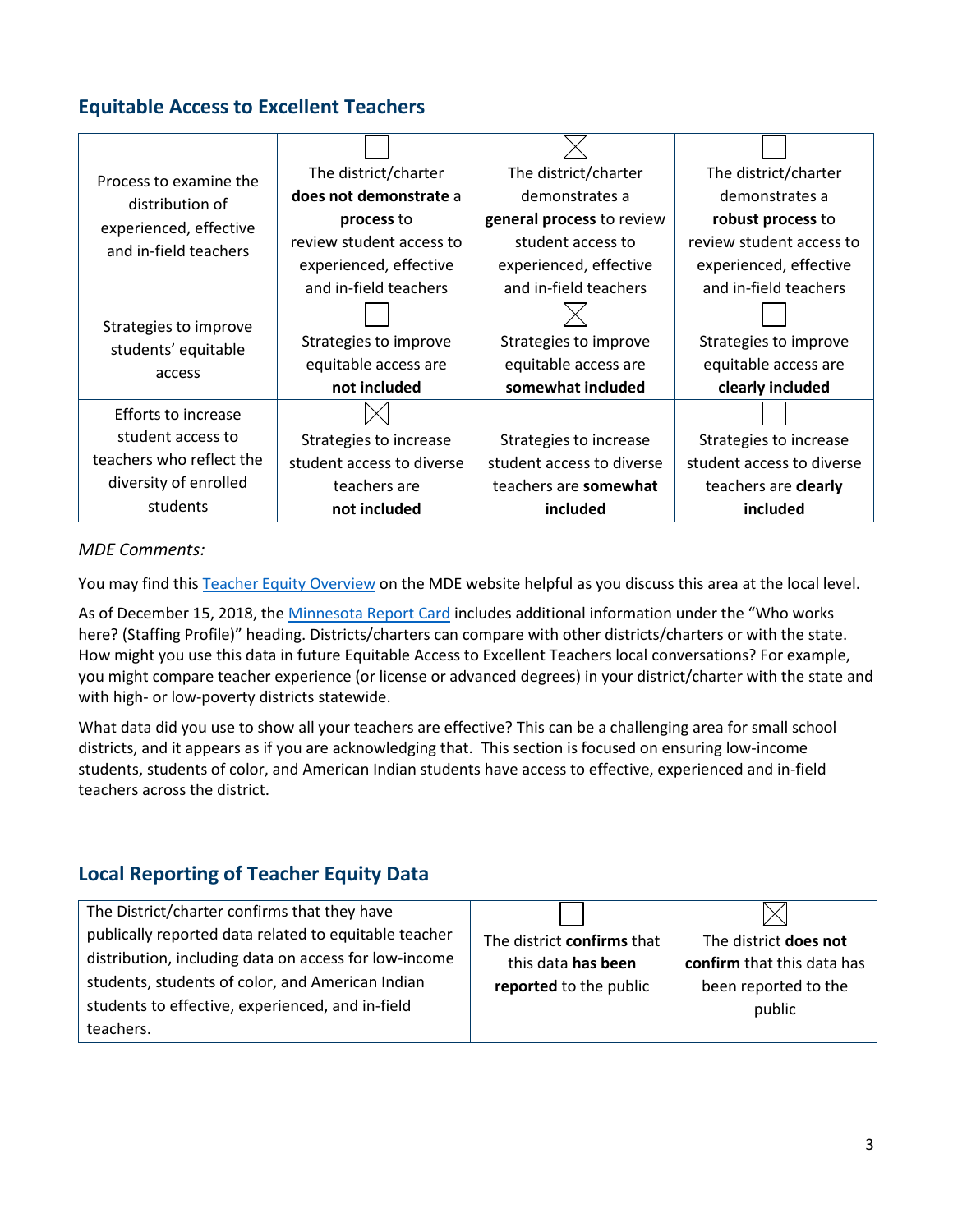# **Goals and Results**

# **All Students Ready for School**

#### **SMART goal for the 2017-18 school year**

| <b>School Readiness</b> | <b>School Readiness</b> | <b>School Readiness</b> | <b>School Readiness</b> | District/charter |
|-------------------------|-------------------------|-------------------------|-------------------------|------------------|
| goal                    | goal                    | goal                    | goal                    | does not enroll  |
| is not written in       | is somewhat             | is clearly written in   | is not provided         | students in      |
| <b>SMART format</b>     | written in SMART        | <b>SMART</b> format     |                         | kindergarten     |
|                         | format                  |                         |                         |                  |

#### **Result for the 2017-18 school year that ties back to the established goal**

| <b>School Readiness result</b> | School Readiness result | <b>School Readiness result</b> | <b>School Readiness result</b> |
|--------------------------------|-------------------------|--------------------------------|--------------------------------|
| does not tie back              | somewhat ties back      | directly ties back             | is not provided                |
| to the goal                    | to the goal             | to the goal                    |                                |

#### **District-Reported Goal Status**

| District-reported     | District-reported     | District-reported   | District-reported   | District-reported    |
|-----------------------|-----------------------|---------------------|---------------------|----------------------|
| goal is               | goal is               | goal is             | goal is             | goal status was      |
| On Track              | <b>Not On Track</b>   | Met                 | <b>Not Met</b>      | <b>Not Indicated</b> |
| (for multi-year goal) | (for multi-year goal) | (for one-year goal) | (for one-year goal) |                      |

#### **Considerations for districts/charters to include in narrative:**

- Type(s) of data to identify needs in the area of school readiness is provided. A process to disaggregate data by student group is described.
- Strategies to support progress in ensuring all students are ready for school are provided.
- The successes or challenges of implementing strategies are described, including any indicators or evidence of implementation.

*MDE Comments:* What other details could you provide on the data you collected from your assessment tool that would indicate the all students are ready for school?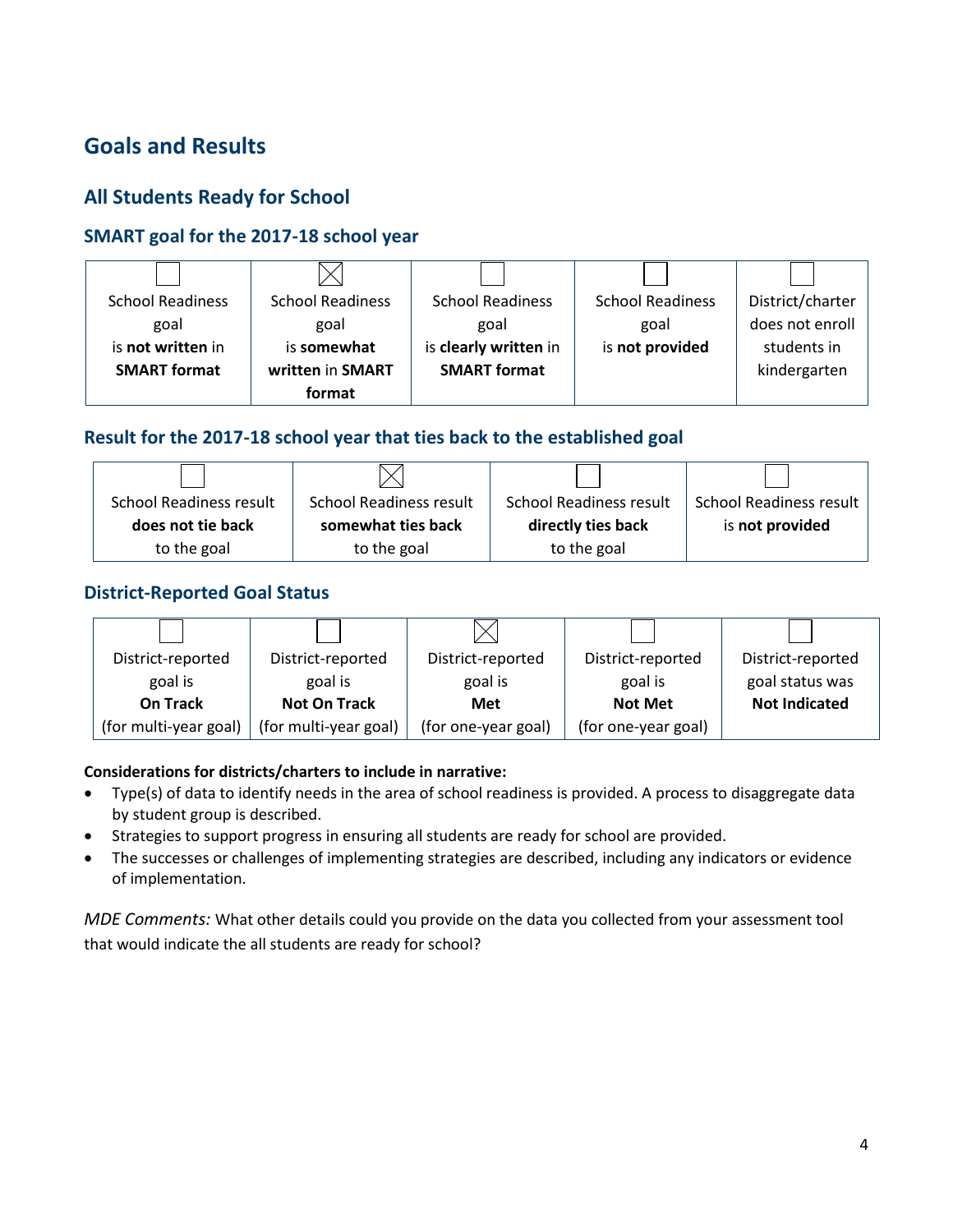# **All Students in Third Grade Achieving Grade-Level Literacy**

#### **SMART goal for the 2017-18 school year**

| Third grade         | Third grade reading | Third grade         | Third grade         | District/charter does  |
|---------------------|---------------------|---------------------|---------------------|------------------------|
| reading goal is not | goal is somewhat    | reading goal is     | reading goal is not | not enroll students in |
| written in          | written in SMART    | clearly written in  | provided            | grade 3                |
| <b>SMART</b> format | format              | <b>SMART format</b> |                     |                        |

#### **Result for the 2017-18 school year that ties back to the established goal**

| Third grade reading result | Third grade reading result | Third grade reading       | Third grade reading |
|----------------------------|----------------------------|---------------------------|---------------------|
| does not tie back          | somewhat ties back         | result directly ties back | result              |
| to the goal                | to the goal                | to the goal               | is not provided     |

#### **District-Reported Goal Status**

| District-reported     | District-reported     | District-reported   | District-reported   | District-reported    |
|-----------------------|-----------------------|---------------------|---------------------|----------------------|
| goal is               | goal is               | goal is             | goal is             | goal status was      |
| On Track              | <b>Not On Track</b>   | Met                 | <b>Not Met</b>      | <b>Not Indicated</b> |
| (for multi-year goal) | (for multi-year goal) | (for one-year goal) | (for one-year goal) |                      |

#### **Considerations for districts/charters to include in narrative:**

- Type(s) of data to identify needs in the area of third grade literacy is provided. A process to disaggregate data by student group is described.
- Strategies to support progress in ensuring all third graders are achieving grade-level literacy are provided.
- The successes or challenges of implementing strategies are described, including any indicators or evidence of implementation.

MDE Comments: In order to make an impact on your district's goal related to improving MCA proficiency in third grade literacy, it will be important to understand the specific root causes and prioritized needs related to your district's proficiency results. How might you consider bringing a team together to take a deep look at data that allow you to understand the specific components (ie oral language, phonemic awareness, phonics, fluency, vocabulary or comprehension) of reading that students might be struggling with? Once you know the prioritized needs for students, you can determine proper reading intervention strategies to meet those needs. This is further described in the [Local Literacy Plan Template and Checklist.](https://education.mn.gov/MDE/dse/prof/dev/)

How might you consider reviewing data and understanding the needs of students in early learning environments, kindergarten, grade 1, and grade 2 in order to inform reading interventions prior to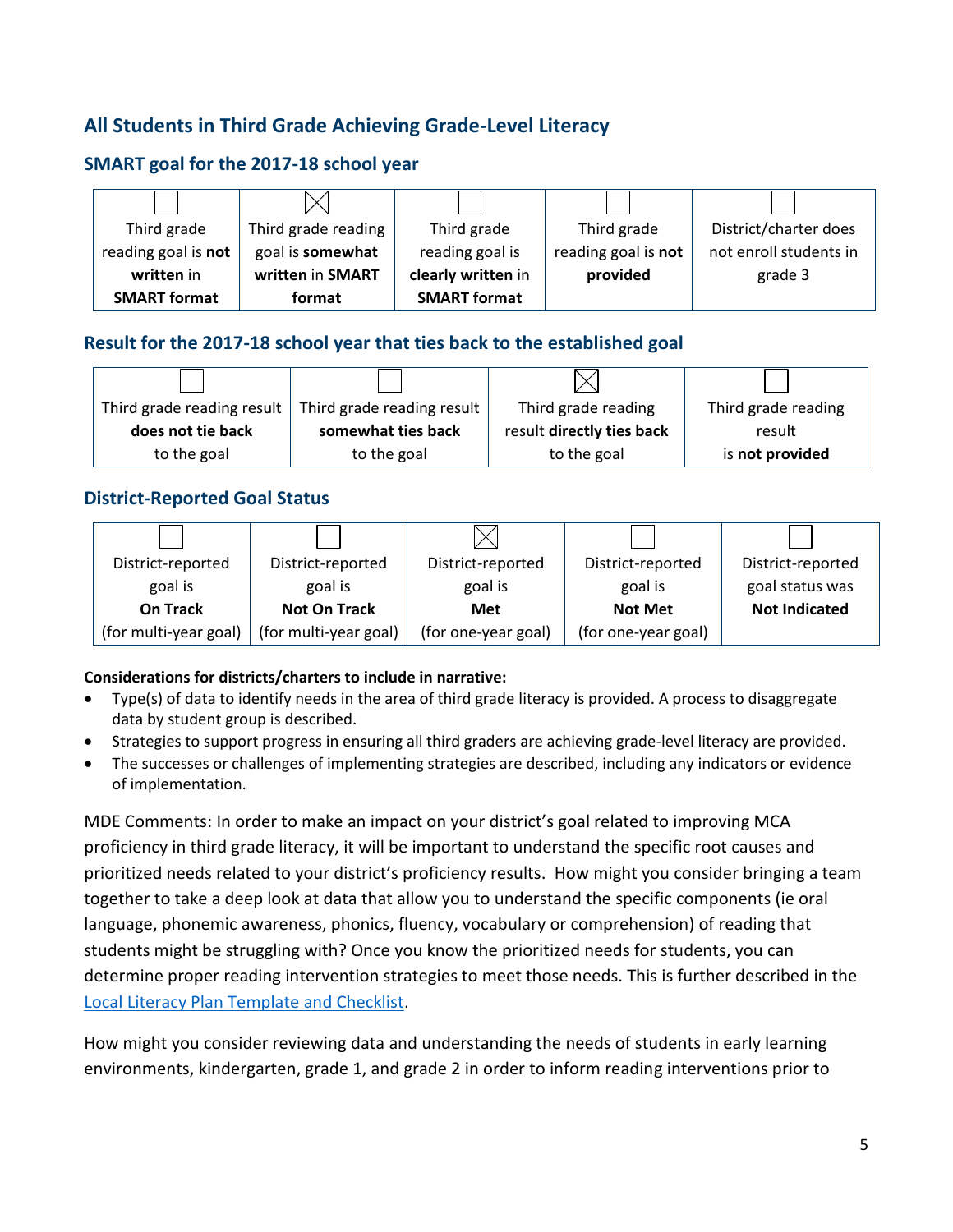third grade? As you already know, it is important to backmap and begin asking the question at an early age: what are we doing to prepare students to be proficient in grade 3?

# **Close the Achievement Gap(s) Among All Groups**

#### **SMART goal for the 2017-18 school year**

| Achievement gap goal | Achievement gap goal   | Achievement gap goal  | Achievement gap goal |
|----------------------|------------------------|-----------------------|----------------------|
| is not written in    | is somewhat written in | is clearly written in | is not provided      |
| <b>SMART format</b>  | <b>SMART format</b>    | <b>SMART</b> format   |                      |

#### **Result for the 2017-18 school year that ties back to the established goal**

| Achievement gap result                  | Achievement gap result | Achievement gap result | Achievement gap |
|-----------------------------------------|------------------------|------------------------|-----------------|
| somewhat ties back<br>does not tie back |                        | directly ties back     | result          |
| to the goal                             | to the goal            | to the goal            | is not provided |

#### **District-Reported Goal Status**



#### **Considerations for districts/charters to include in narrative:**

- Type(s) of data to identify needs in the area of achievement gap closure is provided. A process to disaggregate data by student group is described.
- Strategies to support progress in closing achievement gaps are provided.
- The successes or challenges of implementing strategies are described, including any indicators or evidence of implementation.

MDE Comments: There are many groups identified here. Might it be helpful for your school community to stay focused on one or two key goals in priority areas? It is not required, just something for you to consider as you think about focusing the work and providing clarity in the goals you establish.

What are some other data, in addition to assessment results, that could be used to identify student needs in order to close achievement gaps? For example, how might you use data around student engagement, teacher engagement, school climate, student participation (by student group) to rigorous academic opportunities, etc. to comprehensively understand needs and set forth strategies?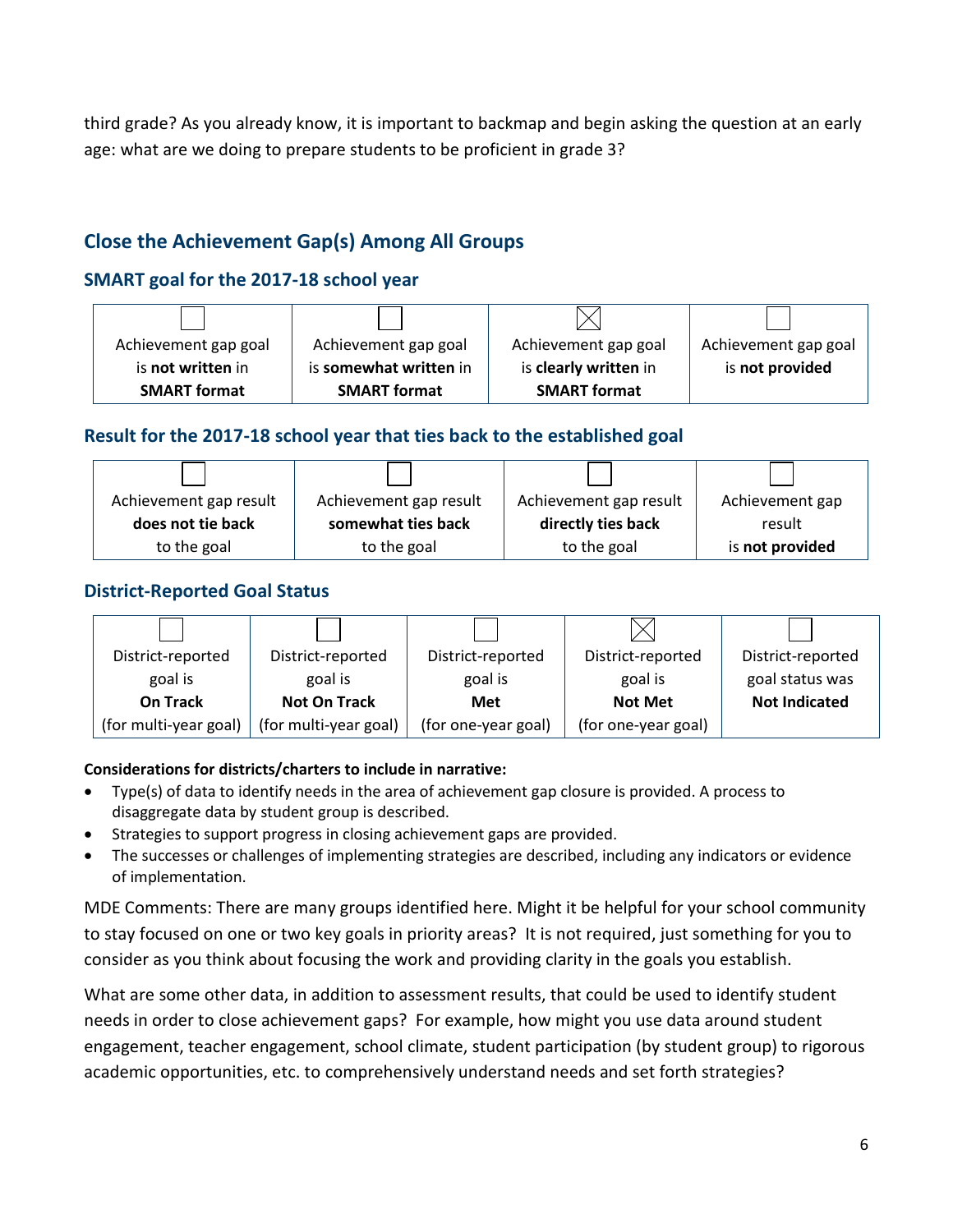# **All Students Career- and College-Ready by Graduation**

#### **SMART goal for the 2017-18 school year**



#### **Result for the 2017-18 school year that ties back to the established goal**

| Career- and college-ready | Career- and college-ready | Career- and college-ready | Career- and college-ready |
|---------------------------|---------------------------|---------------------------|---------------------------|
| result does not tie back  | result somewhat ties back | result directly ties back | result is not provided    |
| to the goal               | to the goal               | to the goal               |                           |

#### **District-Reported Goal Status**

| District-reported     | District-reported     | District-reported   | District-reported   | District-reported    |
|-----------------------|-----------------------|---------------------|---------------------|----------------------|
| goal is               | goal is               | goal is             | goal is             | goal status was      |
| <b>On Track</b>       | <b>Not On Track</b>   | <b>Met</b>          | <b>Not Met</b>      | <b>Not Indicated</b> |
| (for multi-year goal) | (for multi-year goal) | (for one-year goal) | (for one-year goal) |                      |

#### **Considerations for districts/charters to include in narrative:**

- Type(s) of data to identify needs in the area of career-and college-readiness is provided. A process to disaggregate data by student group is described.
- Strategies to support progress in ensuring all students are career and college ready are provided.
- The successes or challenges of implementing strategies are described, including any indicators or evidence of implementation.

#### *MDE Comments:*

It is important to develop goals (what you are striving for) that guide district strategies (how you will get there). The identification of MCA and ACT test scores as career and college readiness measures resulted in a variety of strategies noted in the narrative to improve test performance—but not specific district strategies for preparing students to be career ready and/or college ready after graduation.

How does your goal support "All Students Career and College Ready"? Have you discussed how test scores relate to "career readiness"? The district may want to consider a set of career and college readiness goals and measures that are inclusive of all students, as test scores may be an appropriate measure of academic progress for students planning to pursue postsecondary opportunities after graduation but may not reflect readiness of those pursuing career opportunities after graduation.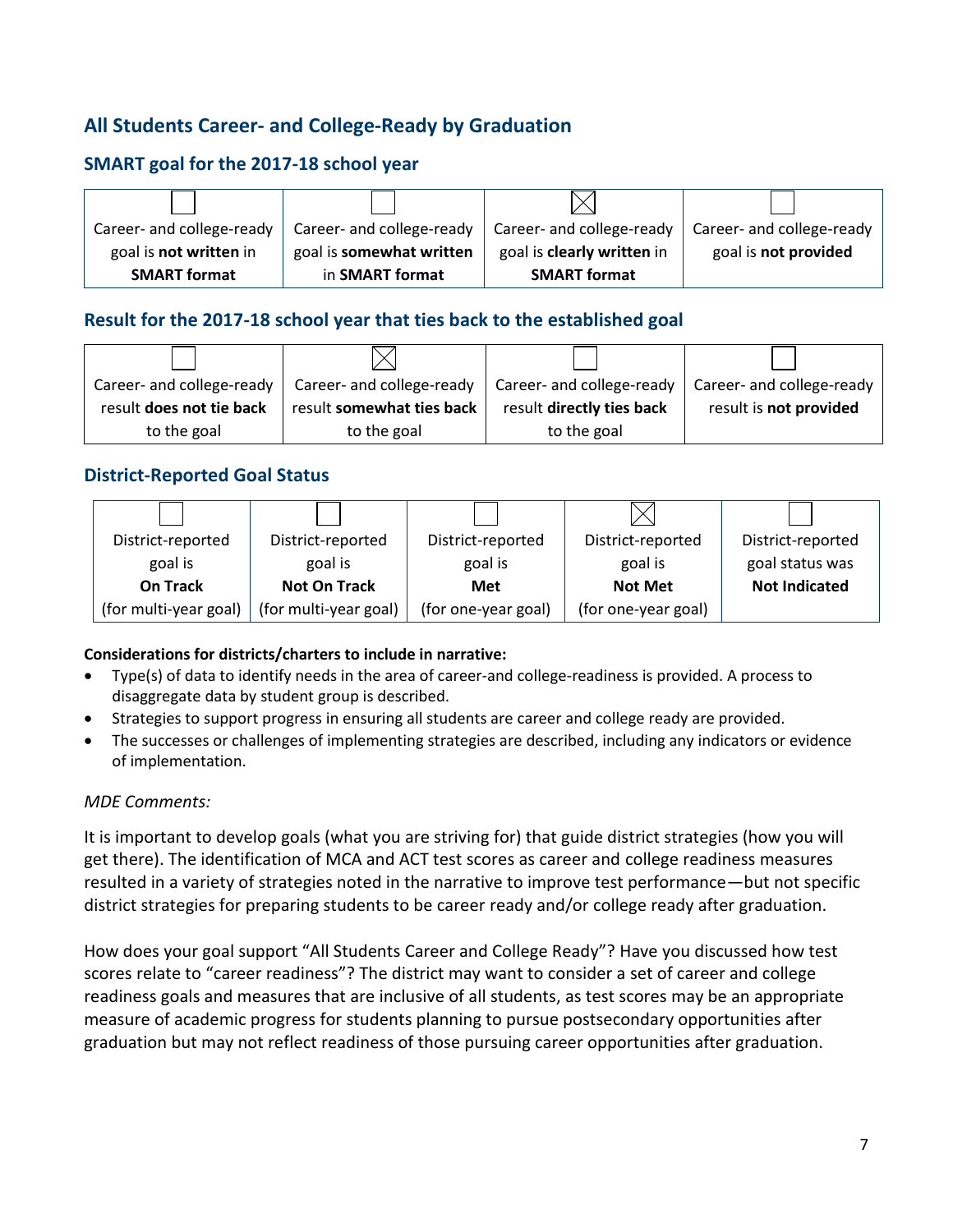Since career and college readiness is a K-12 system goal, have you discussed CCR goals for students at various levels of K-12? It is important for goals to demonstrate expected change over time, and to guide strategies related to preparing students for career and college readiness. Could you consider adding a starting point and establish how much of an increase you are striving for? Example goals could include:

- The percentage of students who complete grade 11 with two or more credits in CTE or collegelevel courses will increase from 15% in 2018 to 35% in 2019.
- $\bullet$  The percentage of 8<sup>th</sup> grade students completing the Minnesota Career Information System activities, including a Career Cluster survey, the IDEAS Interest Assessment, and online portfolios and career planning, will increase from 40% in 2018 to 75% in 2019 to 100% in 2020.
- The percentage of elementary students participating in career development (awareness) learning will increase from 27% in 2018 to 50% in 2019 and 100% in 2020.

For more CCR goal and measure ideas, please refer to the Minnesota Career and College (CCR) Resource guide on the MDE website. The guide presents the four domains of career and college readiness (Employability Skills, Mindsets and Social Awareness, Career Development, and Transitional Knowledge) and sample goals, activities, and data that can be applied to WBWF planning in each domain.

The data section of the CCR Resource outlines both local and state level CCR data indicators and provides example SMART goals, and guiding questions to consider throughout your CCR program implementation and improvement process. This section includes a handbook which demonstrates how to access and analyze state-level data to inform your CCR program goals and strategies. The CCR Resource Guide has four sections: Introduction, Domains and Competencies, Program Planning Guide, and Data Inquiry.

The CCR Resource guide can be found on the Minnesota Department of Education's Career and College Success page at the following link: education.mn.gov/MDE/dse/ccs/

MDE website – District, Schools and Educators – Teaching and Learning – Career and College Success - [CCR Resource Guide: Data Inquiry](https://education.mn.gov/mdeprod/idcplg?IdcService=GET_FILE&dDocName=MDE075304&RevisionSelectionMethod=latestReleased&Rendition=primary) - 10/11/18